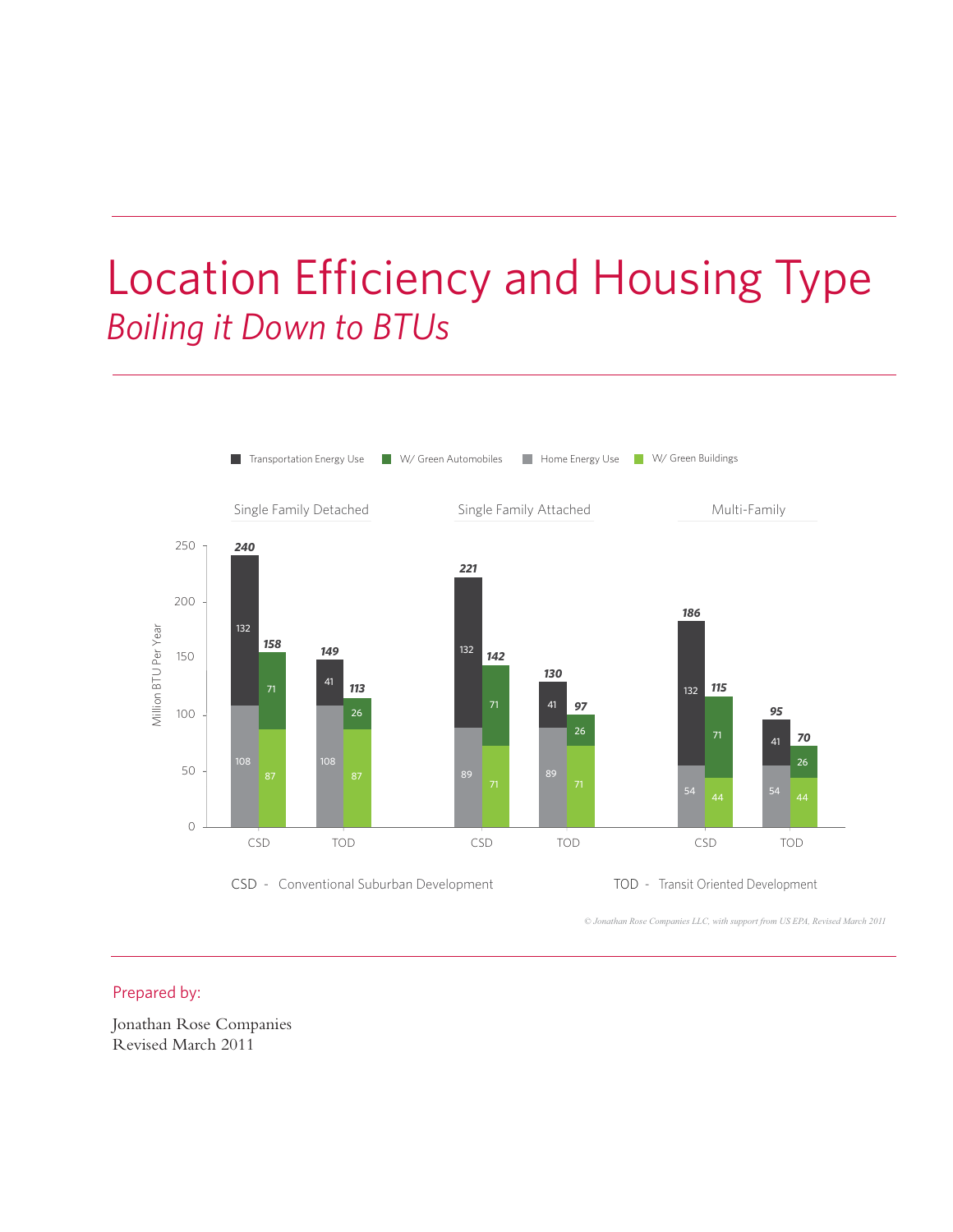# Acknowledgements

The authors would like to thank members of the peer review panel:

- Geoff Anderson, President and CEO, Smart Growth America
- Kaid Benfield, Director, Smart Growth Program, Natural Resources Defense Council
- Dena Belzer, President, Strategic Economics
- Scott Bernstein, President and Co-Founder, Center for Neighborhood Technology
- Peter Calthorpe, Principal, Calthorpe Associates
- David Carlson, Senior Environmental Specialist, Sustainable Transport and Climate Change Team, Office of Human and Natural Environment, Federal Highway Administration, U.S. Department of Transportation
- Regina Gray, Ph.D., Social Science Analyst, Affordable Housing Research and Technology Division Office of Policy Development and Research, U.S. Department of Housing and Urban Development
- Tina Hodges, Program Analyst, Federal Transit Administration, U.S. Department of Transportation
- Deron Lovaas, Federal Transportation Policy Director, Natural Resources Defense Council
- Brian Ng, Affordable Housing Coordinator, EPA Energy Star
- Chris Pyke, Director of Research, U.S. Green Building Council
- Megan Susman, Sr. Policy Analyst, US EPA
- John Thomas, PhD, Sr. Policy Analyst, US EPA

This paper was completed by members of the Jonathan Rose Companies staff, Daniel Hernandez, Matthew Lister, and Celine Suarez. It was developed as part of a Smart Growth planning study in partnership with the firm, Wallace Roberts Todd, LLC. The work was funded by the US EPA's Smart Growth Program through contract #GS-10F-0410R. Danielle Arigoni was the project officer and technical lead for US EPA.

Jonathan Rose Companies: http://www.rose-network.com/

Wallace Roberts Todd, LLC: http://www.wrtdesign.com/

EPA's Smart Growth Program: http://www.epa.gov/smartgrowth/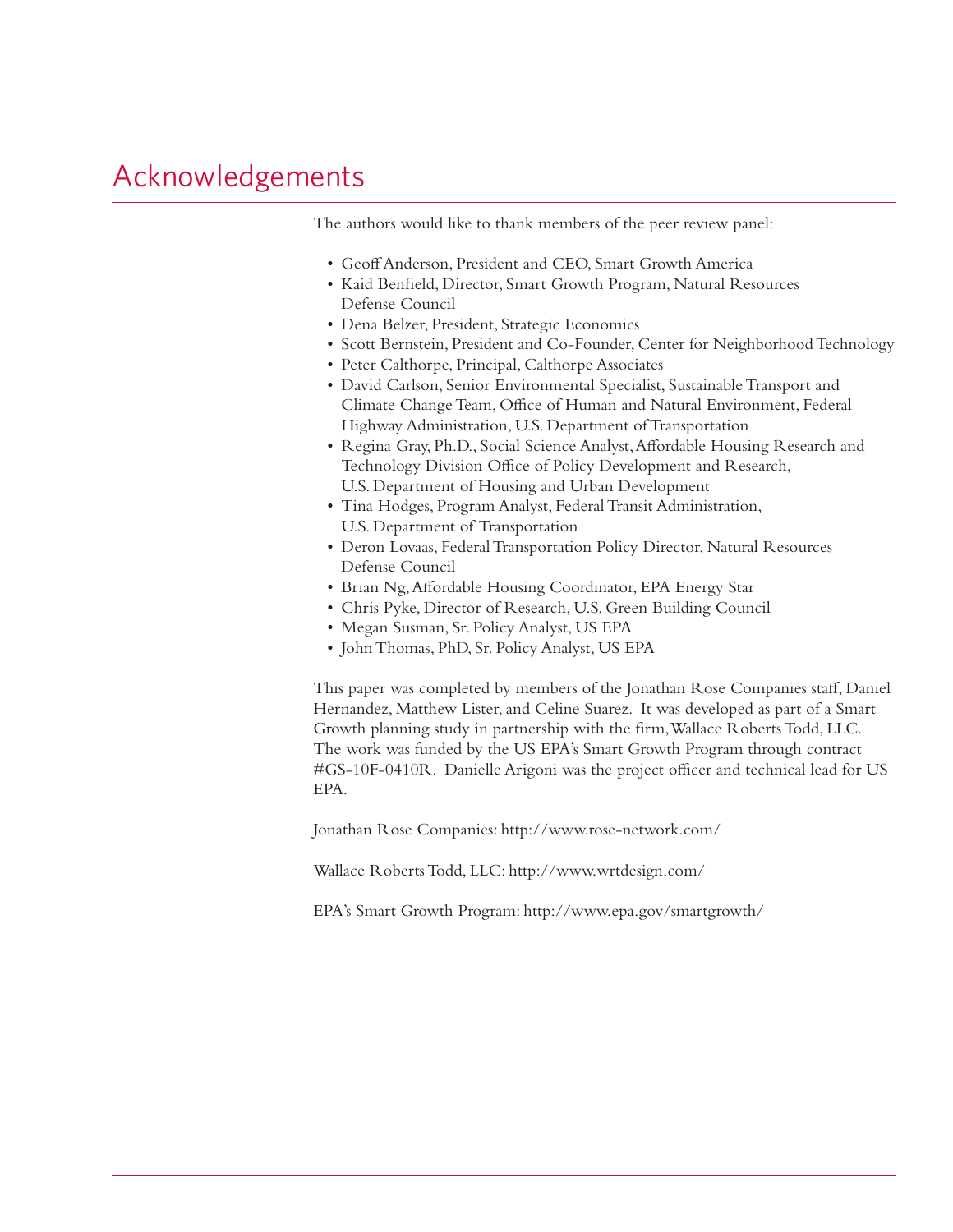# I. Introduction



Location Efficiency: Household and Transportation Energy Use by Location

### Executive Summary

The purpose of this white paper is to create a well-supported yet simple illustration of the relationship between household energy consumption and residential development patterns. For the purpose of this illustration, residential development patterns are generally described by housing location and housing type. The paper also takes into account energy efficiency measures in homes and vehicles as factors that affect household energy use.

Housing that is located in a walkable neighborhood near public transit, employment centers, schools, and other amenities allows residents to drive less and thereby reduces transportation costs. Development in such locations is deemed to be "location efficient," given a more compact design, higher-density construction, and/ or inclusion of a diverse mix of uses. If American families can reduce their necessity to drive through better housing and transportation options, then commute times and household energy costs will drop. This paper illustrates how housing location and proximity to transit is a major variable for household energy consumption.

Housing type also has a major impact on energy consumption and household costs. Residents in multifamily and single family attached homes in higher density neighborhoods usually use less electricity per unit and drive less than residents of lowdensity areas. Multifamily and single-family attached homes generally have smaller square footage per unit and shared walls, thus requiring less energy for heating and cooling than their detached counterparts. This paper illustrates how housing type is a variable for household energy consumption.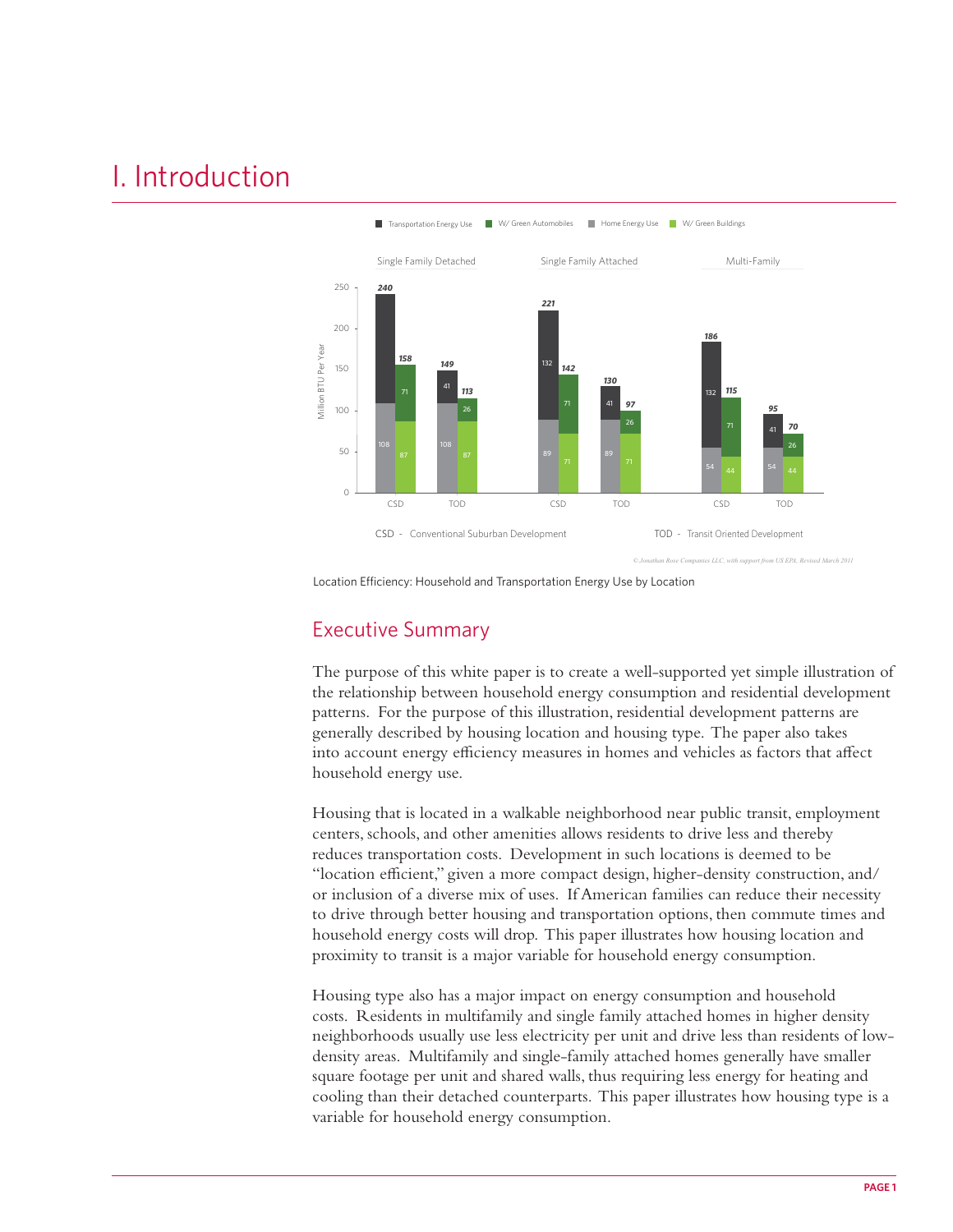This paper also takes into account the impact that energy efficient building and transportation technology can have in further reducing household energy consumption and costs. Use of energy efficient design and fuel efficient vehicles has a notable impact on reduction of household energy use.

Energy consumption data, collected as broad national averages, were examined for housing location, type, and transportation variables and translated into BTUs (British Thermal Units) of energy in order to illustrate the relative differences in energy consumption. Use of national averages, by definition, aggregates information for wider relevance and application. It does not, therefore, allow for the fine-grain analysis that more location-specific, in-depth studies of any of the variables in this white paper would yield. Indeed, one anticipated outcome of this paper is to encourage further, more detailed study that is geographically specific. However, given the purpose of this paper and its intended use for a national audience, the patterns that emerged from the national averages are sufficient, and in fact necessarily broad, to illustrate the relationship between housing location, type, and energy consumption.

This study illustrates two key points about the effect of compact, location efficient development on energy consumption:

- 1. A home's location relative to transportation choices has a large impact on energy consumption. People who live in a more compact, transit-accessible area have more housing and transportation choices compared to those who live in spread-out developments where few or no transportation options exist besides driving. Choosing to live in an area with transportation options not only reduces energy consumption, it also can result in significant savings on home energy and transportation costs.
- 2. Housing type is also a very significant determinant of energy consumption. Fairly substantial differences are seen in detached versus attached homes, but the most striking difference is the variation in energy use between single-family detached homes and multifamily homes, due to the inherent efficiencies from more compact size and shared walls among units. Moderate energy-efficient building technologies, such as those qualifying for Energy Star performance, also generate household energy savings that are notable but not as significant as the housing location and type.

### Background

In June of 2009, the U.S. Environmental Protection Agency (EPA), U.S. Department of Housing and Urban Development (HUD), and U.S. Department of Transportation (DOT) entered into an interagency Partnership for Sustainable Communities. The goal of this partnership is to help improve access to affordable housing, expand transportation options, and lower transportation costs while protecting the environment in communities nationwide.<sup>1</sup> Six Livability Principles (see box) guide

<sup>1</sup> US Environmental Protection Agency (EPA). "HUD-DOT-EPA Interagency Partnership for Sustainable Communities": http://www.epa.gov/smartgrowth/partnership (accessed on March 9, 2010).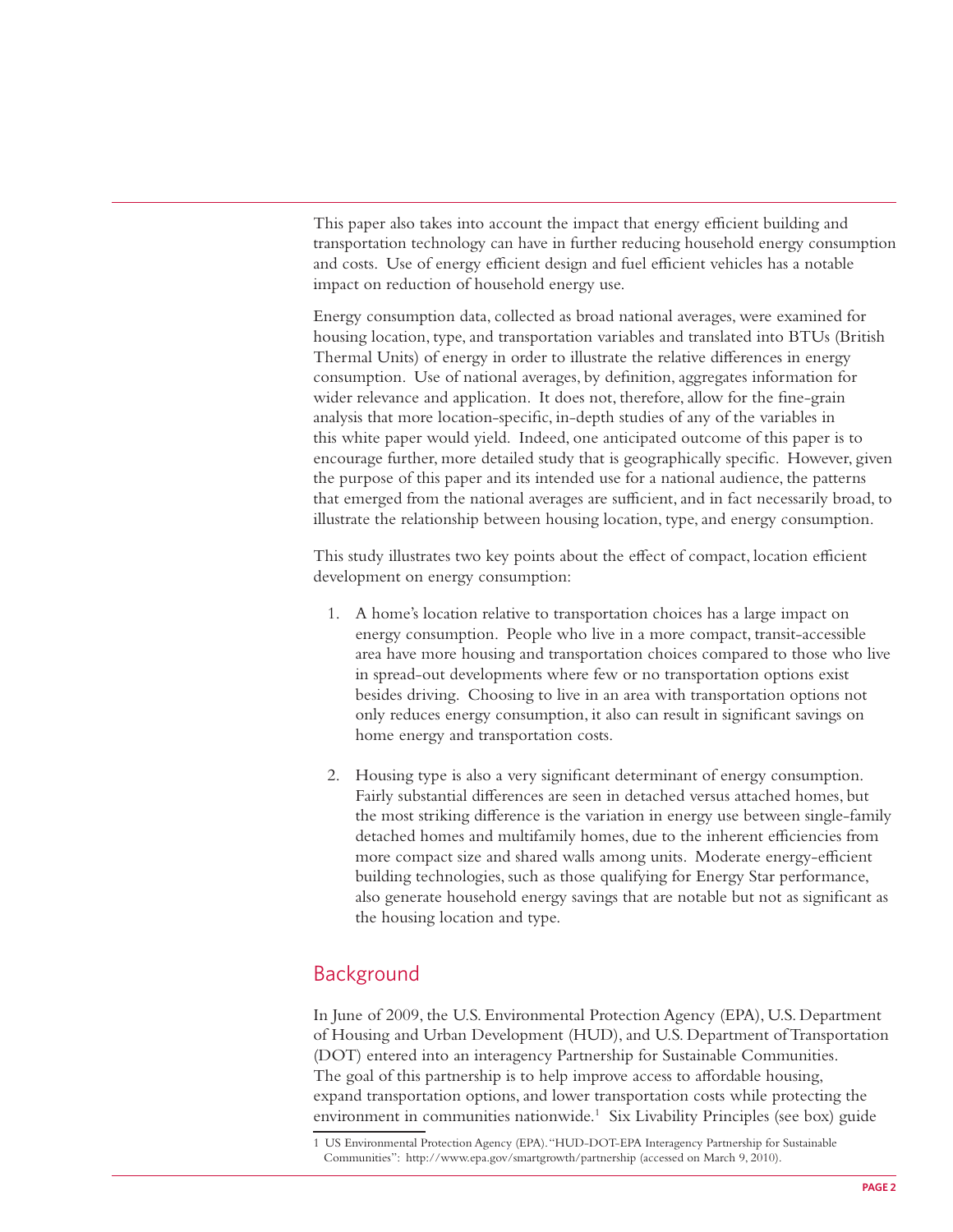the partnership's efforts to coordinate federal housing, transportation, and other infrastructure investments to create communities that are more economically and environmentally sustainable. This paper supports the goals of the partnership by illustrating the importance of location, transportation choice, and energy efficiency measures in homes and vehicles to create more sustainable, less energy intensive communities in the future.

#### **Livability Principles for HUD-DOT-EPA Interagency Partnership for Sustainable Communities**

- 1. Provide more transportation choices
- 2. Promote equitable, affordable housing
- 3. Enhance economic competitiveness.
- 4. Support existing communities.
- 5. Coordinate and leverage federal policies and investment.
- 6. Value communities and neighborhoods.

This paper and accompanying graph illustrate the energy consumption benefits that a more location and energy efficient development approach can have when compared to conventional low-density development. Location efficient sites are located near transit and use compact design to facilitate pedestrian access to transit, linking people to a range of services, amenities, and employment centers. They include a mix of uses, and offer comfortable and convenient transit service, thereby increasing the number of viable transportation options available to residents to commute to work, school, or other destinations. In short, this development can be termed "transit-oriented development" (TOD), and is compared against the prevailing dispersed, low-density pattern of growth, termed "conventional suburban development" (CSD) for this paper. In both TOD and CSD patterns, homes can be constructed to be energy efficient, and fuel efficient cars can be purchased. Both strategies can contribute to an overall development approach that seeks to reduce energy, and create more sustainable communities; however energy savings from location efficient housing can be enhanced with energy efficient construction methods and green cars. This paper's graphic representation of location efficiency in BTUs can be utilized to facilitate discussions on the ways in which development of location efficient housing and neighborhoods with transportation options can save energy and deliver other benefits for the economy, the environment, and the community as a whole.

### Contribution of Housing Location and Type to Energy Consumption and Emissions

The contribution of buildings to total energy consumption and greenhouse gas emissions is significant. Buildings account for approximately 40 percent of domestic energy use,<sup>2</sup> and in 2008 the U.S. residential sector accounted for 21 percent of total

<sup>2</sup> US Department of Energy (DOE). "Energy Efficiency Trends in Residential and Commercial Buildings," October 2008: http://apps1.eere.energy.gov/buildings/publications/pdfs/corporate/bt\_stateindustry.pdf (accessed on March 9, 2010)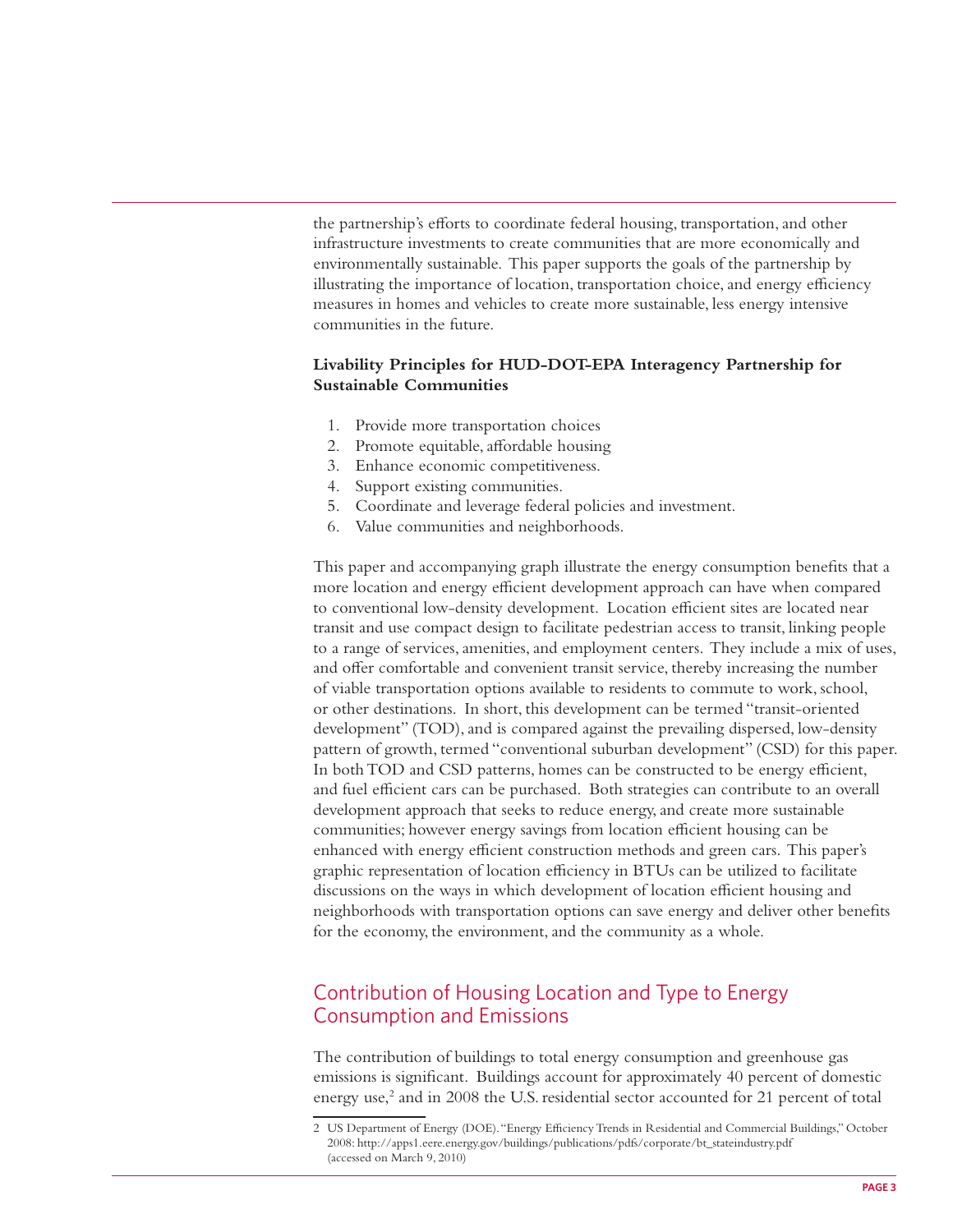$CO<sub>2</sub>$  emissions in the country.<sup>3</sup> The pattern in which homes are built and their proximity to transit directly affects their rate of energy consumption and emissions. Preliminary findings from the 2009 National Housing Transportation Survey indicate that households in areas of very high density  $(5,000 - 9,999$  households per square mile) produce about half the emissions of households in areas with very low density  $(0 - 50$  households per square mile).<sup>4</sup> The survey also notes that households very close to transit lines produce about one-fourth the emissions of households without close access to transit.<sup>5</sup>

House type is another key indicator of energy use, and according to the 2005 Residential Energy Consumption Survey (RECS), approximately 80 percent of residential energy consumption is by single-family homes while 15 percent is by multifamily dwellings and the remainder by mobile homes. The data show that an average multifamily unit uses half the energy of an average single family detached home.<sup>6</sup> Most residential energy use goes to space heating,<sup>7</sup> thus smaller units in multifamily buildings that share walls and require less heating and cooling consume less energy than single-family detached homes. The connection between house type and energy consumption also shows that energy consumption is not driven simply by on-site design (such as energy efficient fixtures, light-colored roofs, compactfluorescent lighting, and so forth) but largely by location and transportation factors.

### Energy and Climate Change Benefits Associated with Location Efficient Development

In an era faced with the need to reduce energy consumption and climate change emissions, it is useful to consider the potential for reductions that can be achieved with a more sustainable approach to development. In particular, energy efficiency can have a significant impact on reducing dependence on fossil-fuel based energy. Additionally, there are a number of resources that illustrate the energy and climate change benefits associated with energy efficiency measures in homes and cars. However, such benefits are also generated by a more compact, location efficient, transit-oriented form of development, primarily because it leads to shorter and/or less frequent vehicle trips.

Several studies have examined the vehicle travel generated by homes in compact, transit-oriented neighborhoods in comparison to levels of vehicle miles traveled (VMT) produced in more traditional neighborhoods. Although the studies find a

<sup>3</sup> US Environmental Protection Agency (EPA). "2010 Draft US Greenhouse Gas Inventory Report," March 2010: http://epa.gov/climatechange/emissions/downloads10/US-GHG-Inventory-2010-Chapter-Executive-Summary. pdf (accessed on March 9, 2010).

<sup>4</sup> US Department of Transportation (DOT), Federal Highway Administration. "NHTS (National Household Travel Survey) Brief", March 2009: http://nhts.ornl.gov/briefs/Carbon%20Footprint%20of%20Travel.pdf (accessed on March 9, 2010). (Note that complete 2009 NHTS figures were not available at the time of this paper's authorship. Preliminary findings were available in this brief referenced in Footnote 4.)

<sup>5</sup> It is likely that houses closer to transit have lower energy consumption due in part to the fact that they are located in more compact neighborhoods, and may therefore be physically smaller in size, than those without proximity to transit.

<sup>6</sup>  Energy Information Administration, *2005 Residential Energy Consumption Survey.* 

<sup>7</sup> *Ibid.*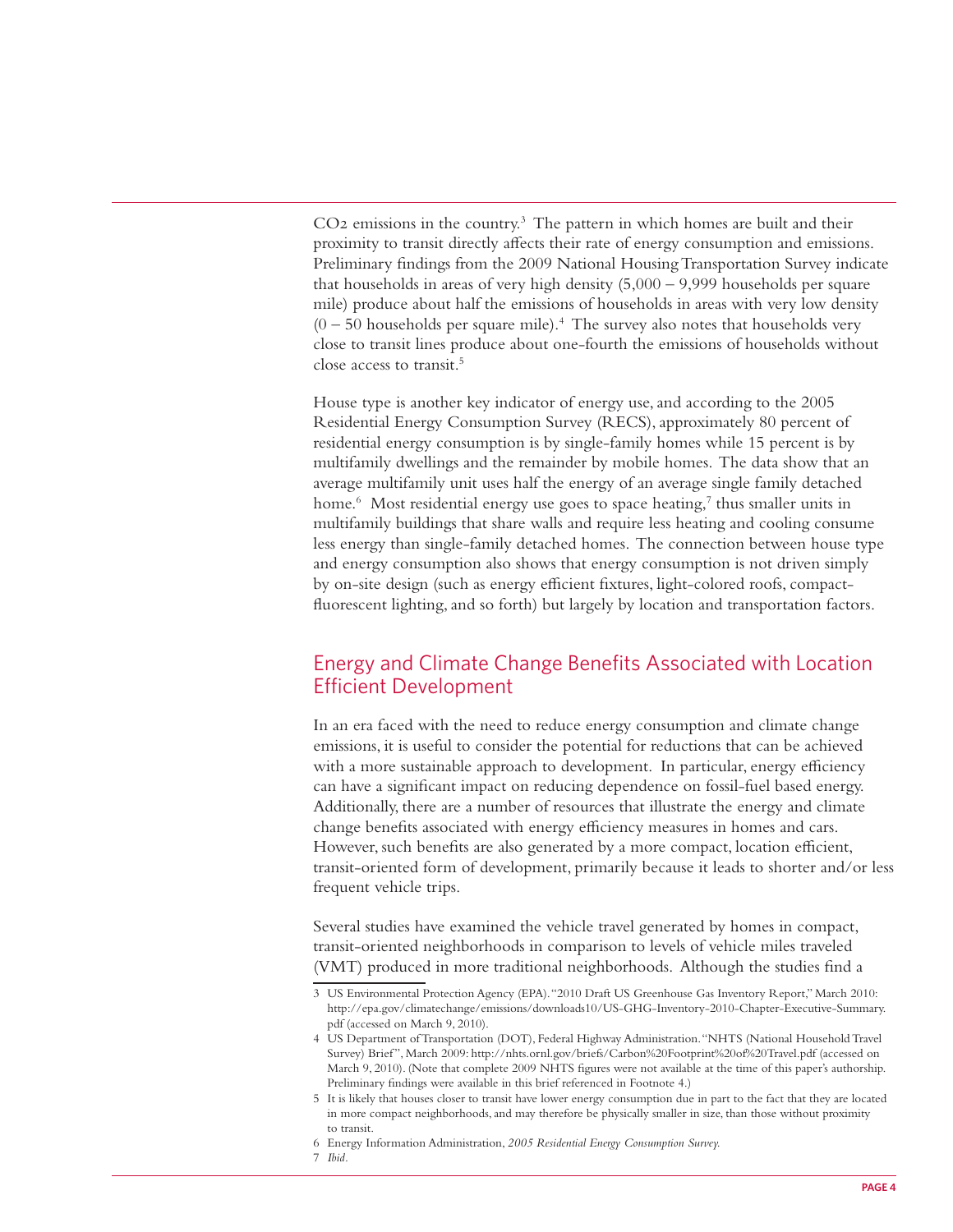range based upon the varying location of the transit oriented housing examined, studies consistently find a reduction in VMT of 25 to 57 percent per household.<sup>8</sup> In line with these findings, *Growing Cooler*, a book published by the Urban Land Institute<sup>9</sup> reviewed the body of research on compact development and its effect on vehicle miles traveled (VMT), finding that TOD can reduce VMT by anywhere from 20-40 percent per capita, relative to sprawl.<sup>10</sup> Based on the amount of new development that is expected by 2050, and the percentage of that development that could be expected to be in compact, walkable neighborhoods, *Growing Cooler* authors estimated that compact development could reduce greenhouse gas emissions by 7 to 10 percent in 2050.

A subsequent study entitled *Moving Cooler*, assessed the greenhouse gas reduction potential of a variety of transportation and land use strategies. Moving Cooler concludes that a bundle of land use strategies and improved travel options, including walkable neighborhoods, zoning that supports pedestrian-friendly and transit-oriented development, "complete streets" policies, better bicycling facilities and infrastructure, and improved and expanded public transit service, could reduce greenhouse gas emissions by 9 to 15 percent in 2050, depending on the strategies used.<sup>11</sup>

### Household Financial Benefits Associated with Location Efficient Development

sprawling suburb instead of a compact urban area.<sup>13</sup> In addition to the energy and emissions reductions, where and how homes are developed also has financial implications for households. When energy consumption is reduced, household energy costs decrease. Location efficiency can contribute to or undermine a home's affordability, $12$  and these impacts can also extend to a household's financial stability. One analysis of some of the causes behind the U.S. financial crisis suggests that vehicle ownership and a lack of access to public transportation may be just as predictive of mortgage foreclosure rates as low credit scores and high debtto-income ratios. This conclusion is the result of a study commissioned by the Natural Resources Defense Council of foreclosure rates in San Francisco, Chicago, and Jacksonville, FL. The survey found mortgage holders were less likely to face foreclosure if they lived in compact neighborhoods with sufficient public transit to make owning a car optional. For example, a hypothetical borrower in the Chicago area with a credit score of  $680$ , a debt-to-income ratio of 41 percent, and a 20 percent down payment would be 2.7 percent more likely to default if the home was in a

 8 The Transportation and Environmental Impacts of Infill Versus Greenfield Development: A Comparative Case Study

Analysis, EPA 231-R-99-005. 1999.

Transit Cooperative Research Project, (2008) Report 128, Effects of TOD on Housing, Parking, and Travel. Air and Water Quality Impacts of Brownfield Revitalization EPA Report.

<sup>9</sup> Ewing, et al. *Growing Cooler: The Evidence on Urban Development and Climate Change*. Urban Land Institute, 2008. 10 Ibid. pg. 84-89.

<sup>11</sup> Cambridge Systematics, Inc. *Moving Cooler: An Analysis of Transportation Strategies for Reducing Greenhouse* Gas Emissions. Urban Land Institute, July 2009.

<sup>12</sup> For an in-depth explanation on the relationship between housing and transportation costs associated with location, refer to Center for Neighborhood Technology's "H+T Index" website, at www.htindex.cnt.org.

<sup>13</sup> Natural Resources Defense Council. Reducing Foreclosures and Environmental Impacts through Location efficient Neighborhood Design. Washington, DC. January, 2010.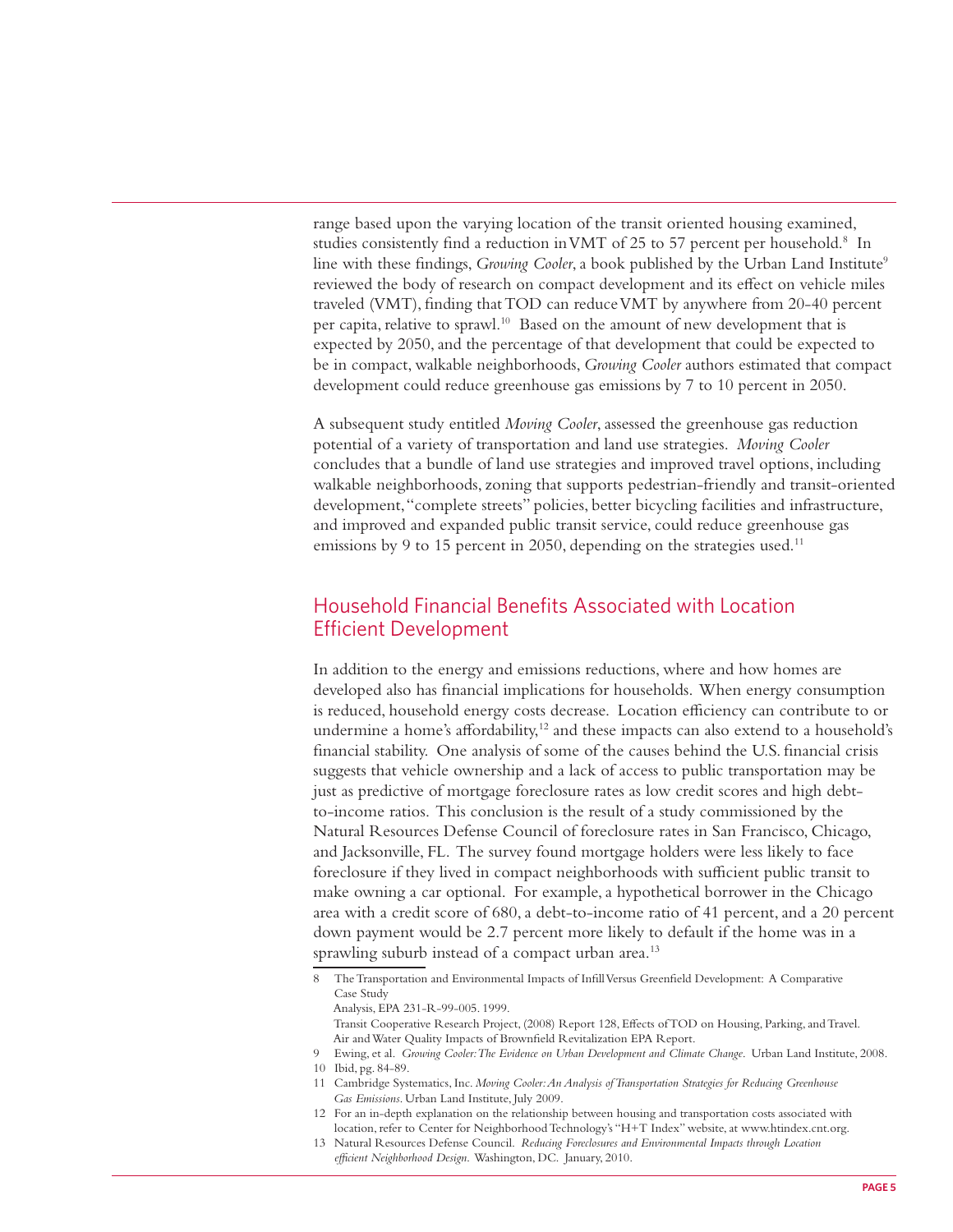### Market for Location Efficient Development

in the number of households without children.<sup>14</sup> These households demonstrate the 2020s.<sup>15</sup> This type of development is not only well-suited to respond to climate change, arguably the most pressing environmental challenge of the early 21st century, it is also well-suited to the demographic changes and shifting market preferences occurring now. A number of market studies demonstrate a growing demand for compact, smart growth development. A 2010 market analysis completed by RCLCO, for example, illustrates that demographic changes are underway which are leading to rapid growth a preference for more walkable, vibrant "urban" places with good transit access, even if that comes at the expense of lot and/or unit size. While there will still be a demand for single-family detached homes in traditional suburban neighborhoods, the RCLCO study shows that that demand is decreasing. Numerous other studies echo these trends, and speculate that due to policy and economic forces at work, an untapped market demand for smart growth currently exists, and will persist far into

### Uses for This Paper

This paper and related further research could be particularly useful for developers and planners who want to help communities find land use, housing, and transportation strategies that use energy more efficiently and reduce greenhouse gas emissions. Additional research on location efficiency could help state and local governments understand the potential for infill development by performing an inventory of available sites and reviewing regional plans and infrastructure improvement programs for consistency with energy and climate policy goals. Related studies could also help assess the cost-effectiveness of changing zoning to emphasize mixed-use, compact development patterns and to make it easier to build in a manner that is location efficient. Additionally, this research links housing location and affordability, and further study could give housing advocates, financial institutions, and policy-makers crucial information to consider as they address housing affordability, mortgage calculations for household finance scenarios, and housing accessibility.

<sup>14</sup> Hewitt, Charles, "The Future of Smart Growth" PPT, March 12, 2010. Available at http://www.rclco.com/pdf/ Smart\_Growth\_Alliance-RCLCO\_Presentation-March\_12\_2010.pdf. Accessed May 7, 2010.

<sup>15</sup> Leinberger, Christopher, "The Option of Urbanism: Investing a New American Dream" Island Press. 2008. Also, Arthur C. Nelson's "Planning Leadership in the New Era" Journal of the American Planning Association (Vol. 72, Issue 4) 2006.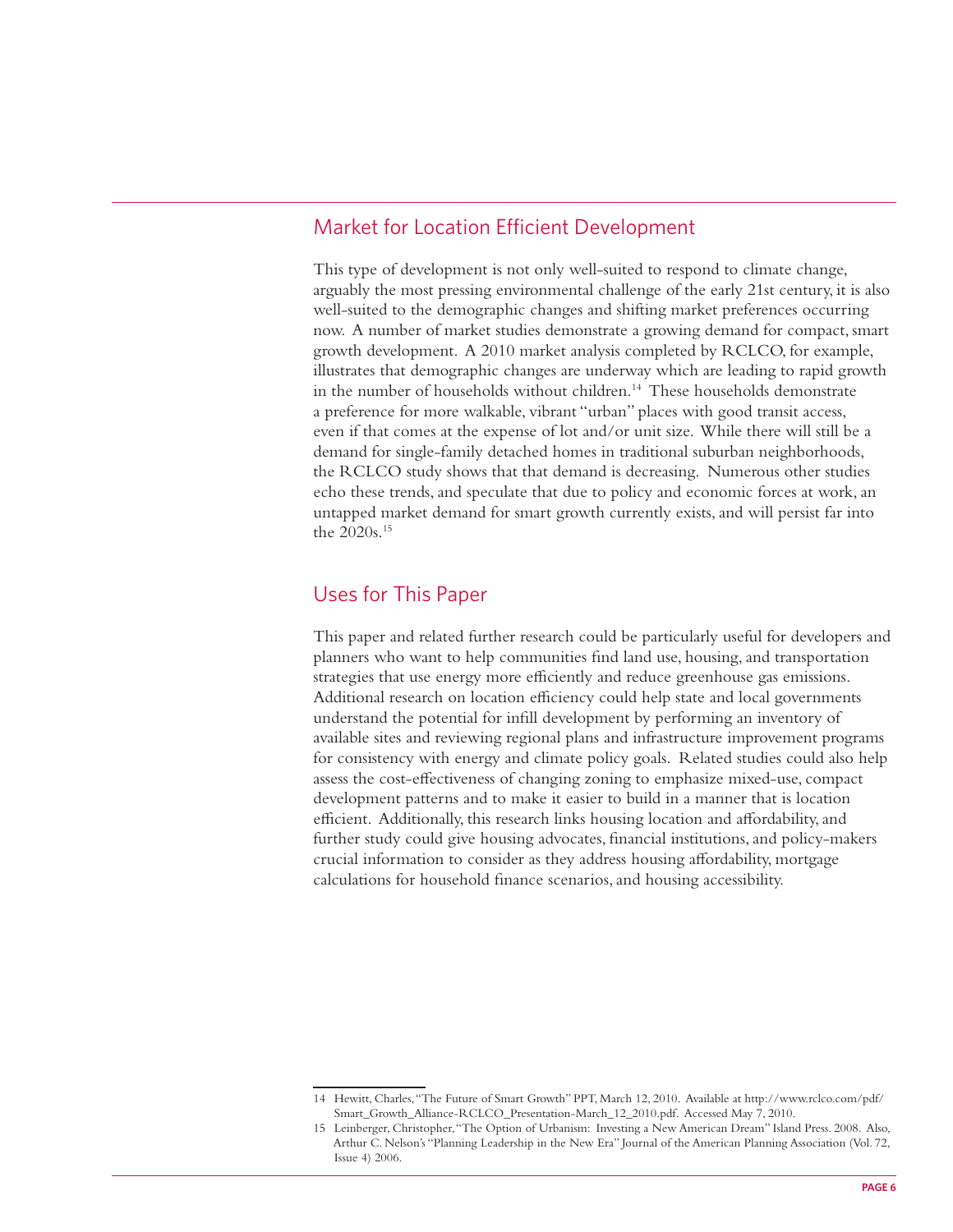# II. Methodology

For this study, average energy consumption figures were collected to illustrate the relative impacts that household location and transit choice, housing type, and energy efficiency measures for homes and vehicles have on national household energy consumption.

### Housing Location and Transit Choice

For the sake of illustration, housing location was broadly defined as either "conventional suburban development" (CSD) or "transit-oriented development" (TOD). CSD scenarios are characterized by low-density development patterns, and in this study they assume that there is no access to public transit and residents rely solely on the automobile for transportation. TOD, compact scenarios assume that public transit is widely available, easily accessible, and combined with transit ridership and shorter average vehicle trips, reduces VMT when compared to the CSD. As noted earlier, Growing Cooler and other research studies focused on the transportation impacts of CSD versus TOD show that compact VMT is reduced by 20 to over 50 percent in transit-oriented developments.<sup>16</sup> For purposes of this paper, an average reduction of 45 percent of CSD vehicle miles traveled was used in calculations for the TOD scenarios.

### Housing Type and Energy Use

In order to illustrate the energy use associated with housing (see Figure 1), average national figures were gathered along three distinct housing types. The Energy Information Administration's 2005 Household Residential Energy Consumption Survey (RECS) provides energy consumption data by several housing types. For this paper, the following three categories were chosen:

- **Single-Family Detached** categories use home energy data from the RECS *Single Family Homes - Detached* classification (108.4 million BTU per year), which is a weighted average for household energy consumption for single–family, detached homes ranging from one to five or more bedrooms.
- **Single-Family Attached** categories use home energy data from the RECS *Single Family Homes - Attached* classification (89.3 million BTU per year), which is a weighted average for household energy consumption for townhomes and row houses ranging from one to five or more bedrooms.
- **Multifamily** categories use home energy data from the RECS *Apartments in 5 or More Unit Buildings* classification (54.4 million BTU per year), which is a weighted average for household energy consumption for multifamily buildings such as four-story condos, or multi-story apartment buildings ranging from one to five or more bedrooms.

<sup>16</sup> For details on numerous studies by these authors and others, see: Ewing, et al. *Growing Cooler: The Evidence on Urban Development and Climate Change*, Chapter 4, Washington, DC: Urban Land Institute, 2008.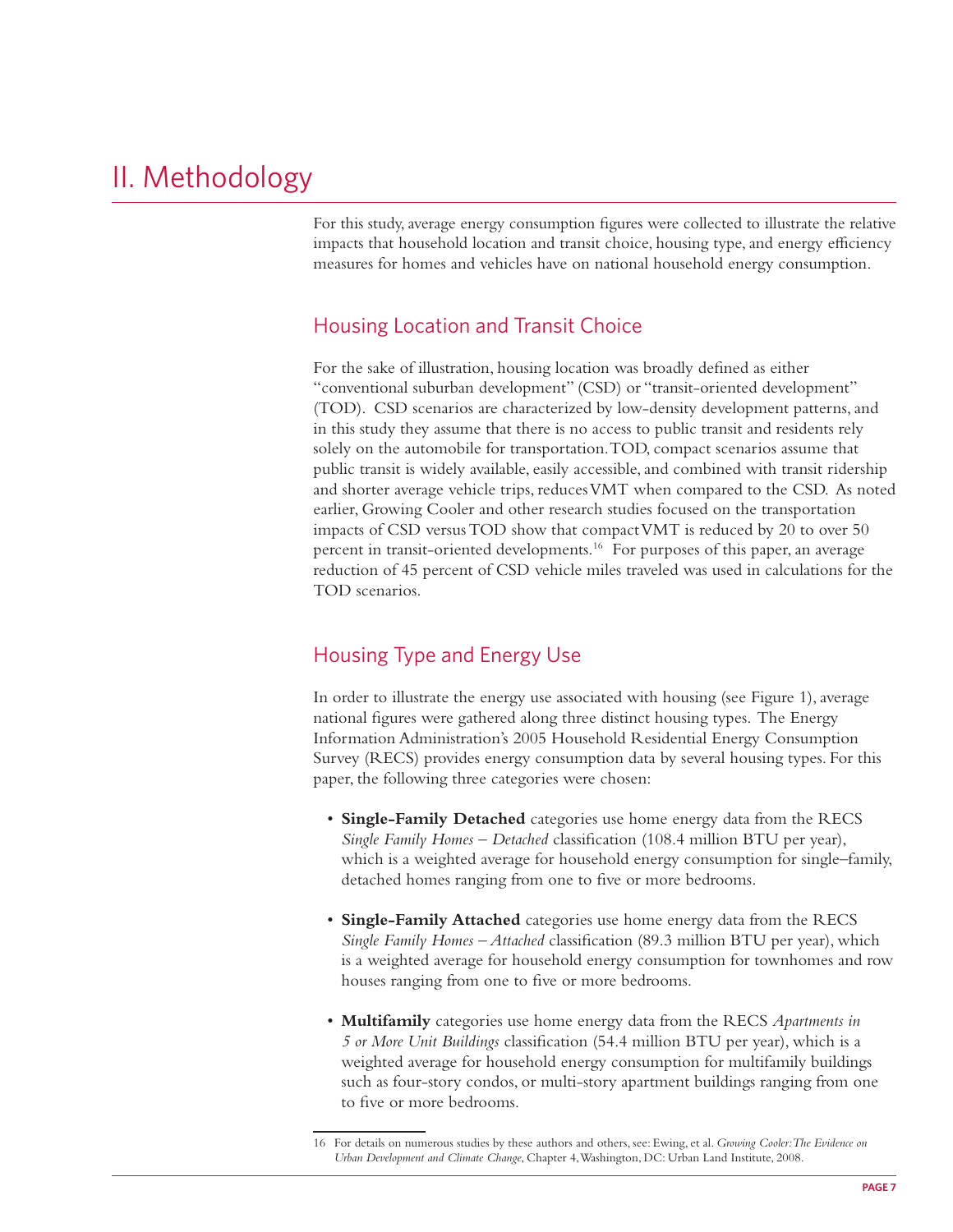#### **Figure 1: Energy Consumption Formula Used:**

Housing-Related Energy Use + Transportation-Related Energy Use

The RECS data are broad national averages, and are therefore useful for illustrating relative differences in energy consumption across the spectrum of house types in the United States, independent of location. Each housing type was then considered within the CSD and TOD scenarios to demonstrate the relative impacts of housing location versus type on household energy consumption.



Energy Consumption in BTUs per HH Formula Used to Calculate Housing Energy Consumption for Energy Efficient Homes:

Energy Consumption in BTUs per HH\* .80

In order to determine the amount of energy consumption reductions gained by use of energy efficiency measures in homes, this study relied on estimates stated by the Energy Star for Homes program. This joint EPA-DOE program estimates that new homes constructed according to Energy Star guidelines for energy efficiency typically are  $20$  to  $30$  percent more energy efficient than standard homes.<sup>17</sup> These strategies generally include insulating and sealing gaps in the home, ensuring that the home's heating and cooling systems are operating efficiently, and using energy efficient appliances and light fixtures. While these savings are based on Energy Star's estimates for new construction, they do not specifically include existing homes retrofitted with similar techniques. Further, these estimates do not reflect energy savings that could be gained by use of state-of-the-art energy efficient building technologies, such as high-performance building envelopes, photovoltaic panels, or "smart sensors" that detect and redirect energy in unused rooms. Further study might examine the relative impacts that high performance energy efficient construction technology might have on overall household energy. Such techniques are more likely to be found in projects that are certified at higher levels by proprietary rating and/or certification programs, such as LEED, EarthCraft, or NAHB's National Green Building program. These and

<sup>17</sup> US Environmental Protection Agency (EPA), Energy Star Program. "Qualified New Homes": http://www.energystar.gov/index.cfm?c=new\_homes.hm\_index (Accessed March 9, 2010).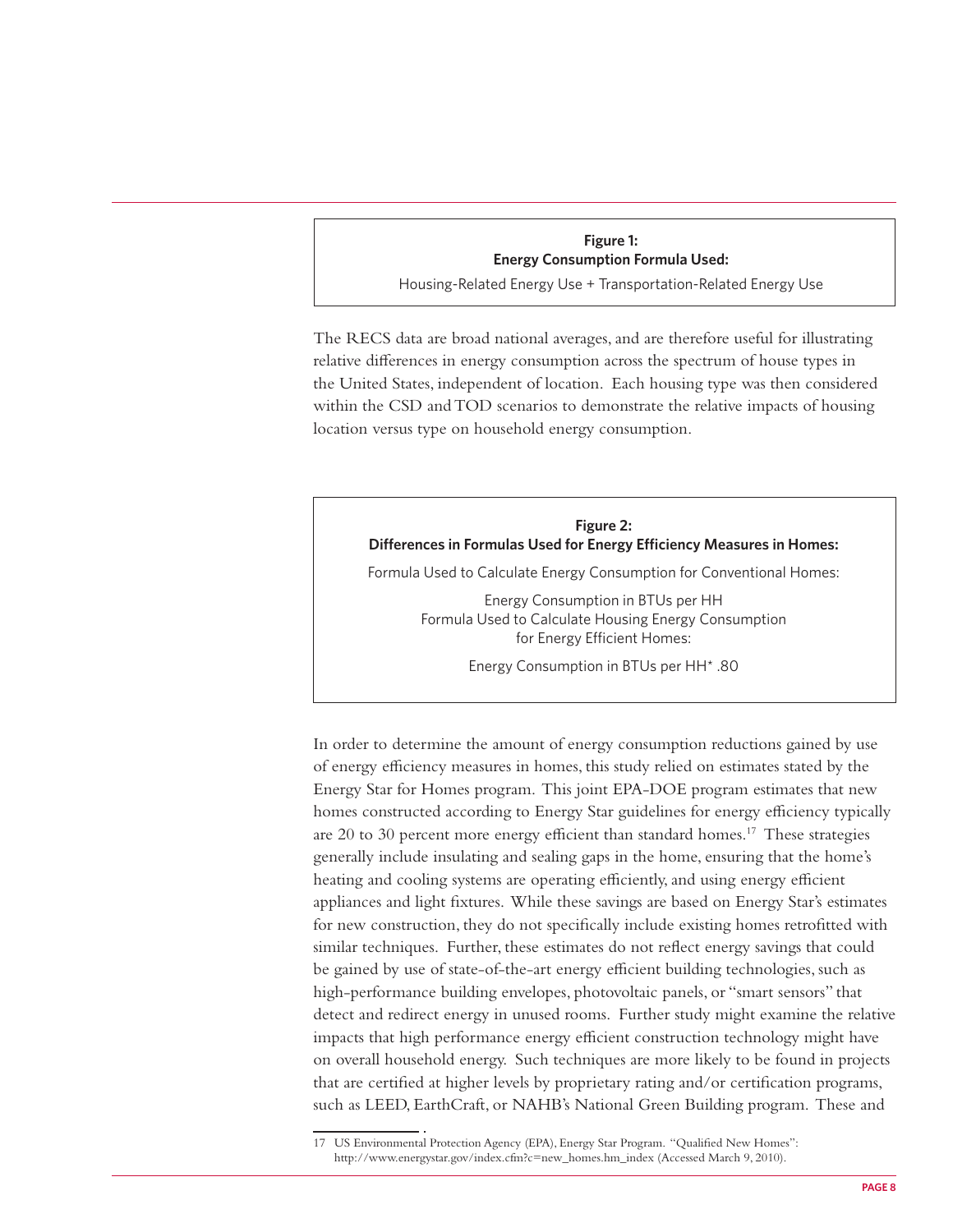other techniques would likely generate far greater energy savings. To illustrate the impact that even moderate use of energy efficient measures that meet Energy Star guidelines can have on household energy consumption, household energy RECS figures were reduced by 20 percent in both the TOD and CSD "green" scenarios. (Figure 2).

### Transportation Choice and Energy Use

In order to illustrate the impacts of transportation choice on household energy consumption (Figure 3), this study evaluated automobile fuel consumption for conventional and green household vehicles. The study also gathered data on average fuel efficiency per passenger mile for transit use, applicable only to the TOD scenarios.

To calculate the contribution of automobile use towards home energy consumption, this study used several data sources to arrive at a national average of BTUs consumed by the average household's vehicles, both for conventional and fuel-efficient models. Average VMT was divided by average miles per gallon (mpg) to yield gallons of gasoline, which was then converted into BTUs.

#### **Figure 3: Formula Used for Transportation-Related Energy Use:**

Transportation-Related Energy Use in BTUs = Vehicle-Related Fuel Consumption per HH + Transit-Related Fuel Consumption per HH

Book,<sup>18</sup> which listed an average fuel efficiency of vehicles of 20 mpg.<sup>19</sup> To further of light-duty vehicles as 20.9 mpg, based upon tested new vehicle performance.<sup>21</sup> For the conventional automobiles, this study relied upon existing miles-per-gallon data found in the Oak Ridge National Laboratory's Transportation Energy Data benchmark the average efficiency, the authors consulted the Energy Information Administration's Annual Energy Outlook  $2010<sup>20</sup>$  which listed the fleet fuel economy As such, for purposes of this study, an average fuel efficiency for the conventional household vehicle of 20 mpg was used.

<sup>18</sup> Oak Ridge National Laboratory. Transportation Energy Data Book, 28th Edition, available at http://www-cta. ornl.gov/data/download28.shtml. (Accessed March 9, 2010)

<sup>19</sup> Oak Ridge National Laboratory. Transportation Energy Data Book, 28th Edition, Chapter 4, available at http:// www-cta.ornl.gov/data/tedb28/Edition28\_Chapter04.pdf. (Accessed March 9, 2010) This figure refers to average fuel efficiency during the time period of 1989-2007.

<sup>20</sup> Energy Information Administration (EIA). Annual Energy Outlook 2010 Table A7, available at http://www.eia. doe.gov/oiaf/aeo/pdf/appa.pdf. (Accessed March 9, 2010

<sup>21</sup> Additional sources consulted also supported an average vehicle fleet mpg of 20. Based on a December 2009 interview with EPA fuel economy expert Jeff Alston, the Corporate Average Fuel Economy figure is approximately 20 mpg for new cars sold during those same years based on tests of new cars conducted by the Department of Transportation. Finally, the Transportation Statistics Annual Report, published by the Bureau of Transportation Statistics, shows that the average fuel efficiency of cars and other 2-axle vehicles from 1995 through 2006 is 20.5 mpg.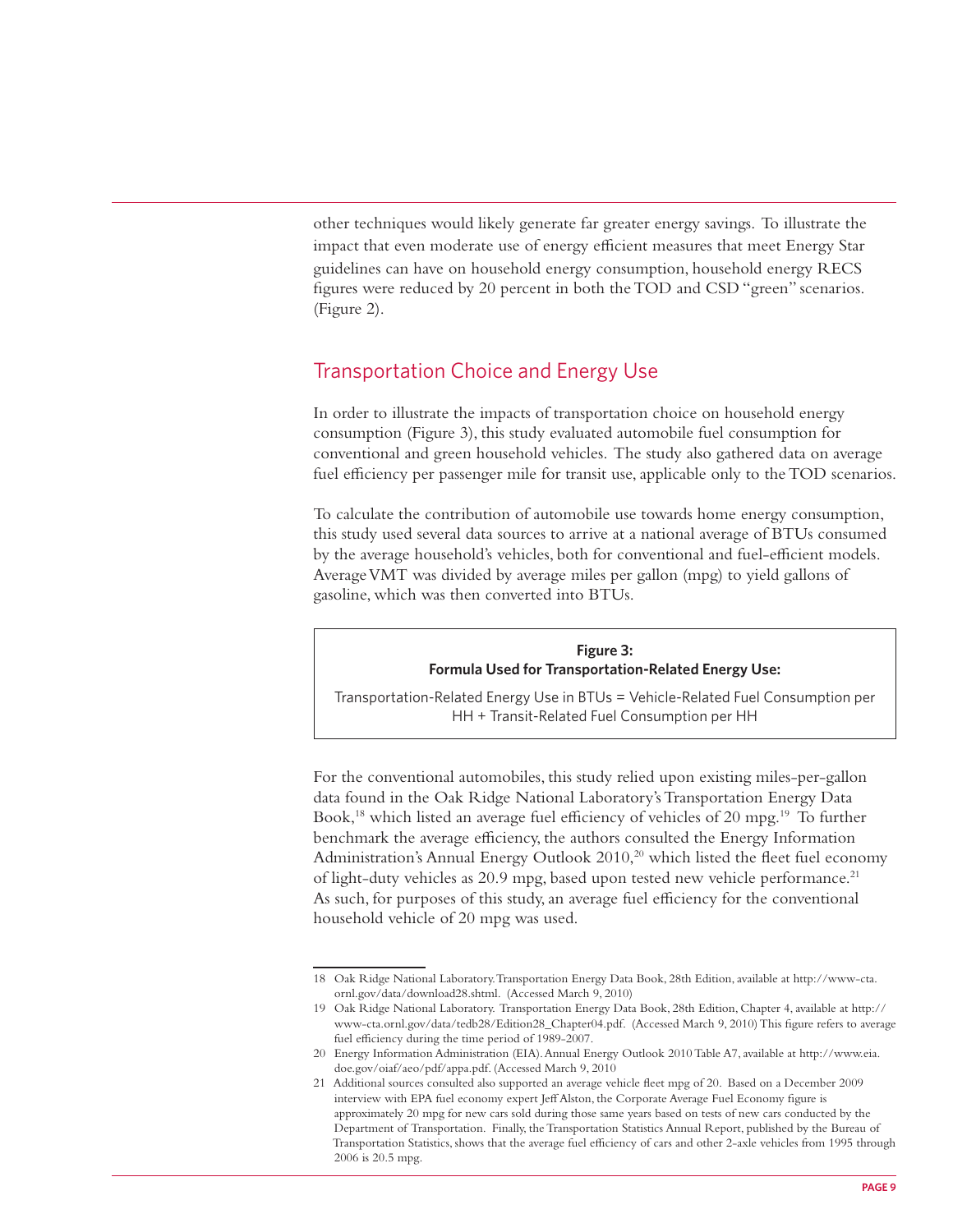In order to examine the impacts of use of fuel-efficient vehicles on household energy consumption, this study relied on an average based on EPA's SmartWay Elite criteria.<sup>22</sup> The SmartWay program evaluates cars and other products to determine their relative greenhouse gas emissions and air pollution effects. It does so by assigning points along ten-point scales for both Greenhouse Gas and Air Pollution. Cars that qualify as SmartWay "Elite" earn scores of nine or higher and have a fuel efficiency of 32 mpg or better.<sup>23</sup> To create a mpg estimate for the most fuel-efficient cars currently on the road, this paper calculated the mean fuel economy for vehicles that qualified as SmartWay Elite Green Vehicle Guide<sup>24</sup>. As a result, for purposes of this study, an average figure of 37 mpg was used for the fuel-efficient cars in the "green" TOD and CSD scenarios.

| Figure 4:<br>Differences in Formulas Used for CSD v. TOD                                                                                                                                                           |
|--------------------------------------------------------------------------------------------------------------------------------------------------------------------------------------------------------------------|
| Formula Used to Calculate Energy Consumption for Houses in<br>Conventional Suburban Development:                                                                                                                   |
| Energy Consumption per HH + [((Avg miles per year per HH $*$ # Autos per house)/<br>passenger MPG) * BTUs per gallon]                                                                                              |
| Formula Used to Calculate Energy Consumption for Houses in Transit<br>Oriented Development:                                                                                                                        |
| Energy Consumption per HH + $[(-.55*(Avg miles per year per HH * # Autos per$<br>house))/passenger MPG) * BTUs per gallon]+[# of commuters per HH * Commute<br>miles per person per day * BTUs per passenger mile] |

To determine total fuel use in all scenarios, miles per gallon figures were multiplied by household VMT. To determine average VMT, this study used data from the 2001 National Household Travel Survey (NHTS)<sup>25</sup>. The average VMT for all personal automobiles (cars, SUVs, and light trucks) was divided by the number of vehicles on the road. The resulting number is an average of annual miles traveled per vehicle per year. This figure was multiplied by 1.9 vehicles per household for the CSD scenarios, which is based on the findings of multiple studies that compare vehicle ownership in TOD versus CSD scenarios in the  $US^{26,27}$ . For TOD scenarios, 0.9 vehicles per household was used to calculate VMT, based on the same studies that show that vehicle ownership in TODs is lower than CSDs. Annual VMT yielded from these calculations were divided by the average miles per gallon (as noted,  $20 \text{ mpg}$  for the conventional vehicles and 37 mpg for the "green" vehicles). See Figure 4 for detailed

<sup>22</sup> No standard average figure for a "green" or fuel-efficient car currently exists.

<sup>23</sup> http://www.epa.gov/greenvehicles/Aboutratings.do#aboutsmartway

<sup>24</sup> US Environmental Protection Agency, Smart Way Program. Data gathered from Green Vehicle Guide data found here: http://www.epa.gov/greenvehicles/Index.do;jsessionid=2d577ee00236fed2831cae6d856bf5de5abc29b9f729 f5a43bec9bb06b069545. (Accessed on March 9, 2010)

<sup>25</sup> At the time of this paper's writing, complete 2009 NHTS data was not available. Only a NHTS Brief had some summarized data, but for the purposes of VMT, complete 2001 data was used.

<sup>26</sup> Center for Neighborhood Technology. "Pennywise and Pound Fuelish: New Measures of Housing and + Transportation Affordability", 2010. (http://www.cnt.org/repository/pwpf.pdf, Accessed on June 8, 2010)

<sup>27</sup> Ohland, G. and Poticha, S. Street Smart: Street Cars and Cities in the Twenty-first Century. Available for order through Reconnecting America (http://www.reconnectingamerica.org). 2006.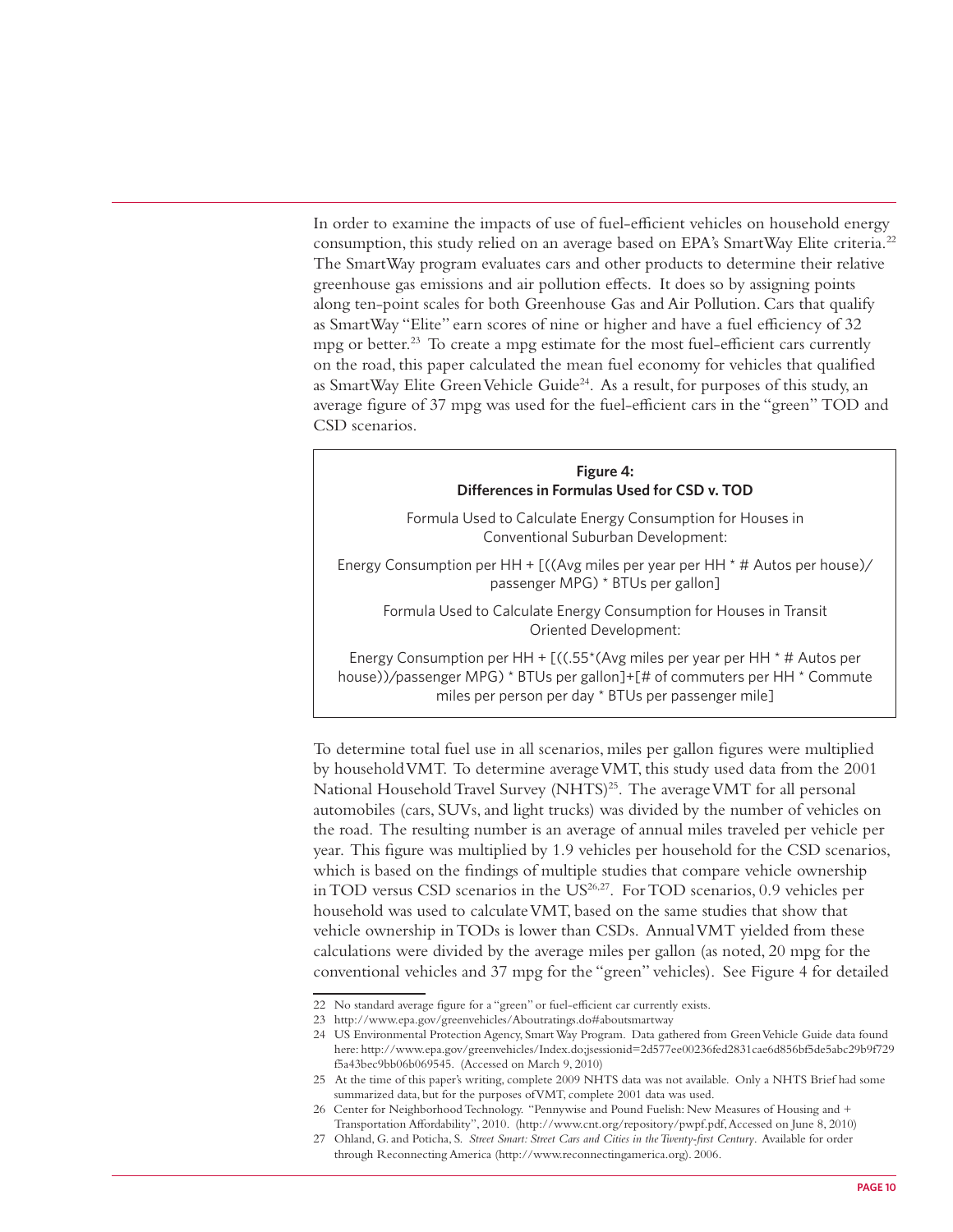explanation of formulas used.

For all vehicle travel, a conversion factor for BTUs per gallon was developed to convert fuel use to BTUs consumed. This study calculated this factor by taking averaging BTUs per gallon for summer and winter conventional gasoline  $(113,500)$ BTU) and BTUs per gallon for reformulated gasoline (111,800 BTU).<sup>28</sup> As a result, a conversion factor of 112,650 BTUs per gallon of gasoline consumed by vehicles was used.

For TOD scenarios, transportation-related energy use associated with trips on public transit was also incorporated in order to illustrate the reduction in vehicle energy use when transportation choices are available. TOD residents may likely use public transit to commute to work, for example, but may still utilize automobiles for shorter trips to access public transit, or to reach local destinations within their communities. As cited earlier in the Methodology chapter, an average reduction of 45 percent of CSD vehicle miles traveled was used in calculations for the TOD scenarios.

Given this framework, this study assumes an average of 1.2 commuters per household.<sup>29</sup> This number was used in all TOD scenarios to estimate the number of people traveling daily on public transit. According to the FTA's 2007 National Transit Profile service consumption data, the average distance traveled per day based on two one-way, unlinked trips is approximately 10.4 miles.<sup>30</sup> Therefore, this study utilizes that average trip length to determine the annual passenger miles traveled. Thus, to extrapolate an annual BTU figure in each scenario that includes public transit, 10.4 miles traveled per day was multiplied by the number of commuters (1.2 people per household) and by the conversion factor for BTUs per passenger mile consumed by public transit.

The conversion factor used in this study is 2,184 BTUs per passenger mile. This reflects the fuel mix of public transit. To arrive at this figure, BTUs of energy consumed by public transit<sup>31</sup> was derived from the primary source for national transit data in the United States, the National Transit Database (NTD) of the Federal Transit Administration<sup>32</sup>. The annual fuel used in public transit was converted into BTUs and summed to arrive at the total energy consumed by public transit in the U.S. in 2009. Total energy consumed in BTUs by public transit was then divided by passenger miles traveled on public transit, thus resulting in the 2,184 BTUs per passenger mile conversion factor.

<sup>28</sup> Ohland, G. and Poticha, S. Street Smart: Street Cars and Cities in the Twenty-first Century. Available for order through Reconnecting America (http://www.reconnectingamerica.org). 2006.

<sup>29</sup> US Department of Transportation (DOT). "Federal Highway Administration's National Summary Statistics", Chapter 1. (Uses data from the U.S. Census in 2000): http://www.fhwa.dot.gov/ctpp/jtw/jtw1.htm. Accessed March 9, 2010.

 30 http://www.ntdprogram.gov/ntdprogram/ 

<sup>31 &</sup>quot;Public transit" includes bus, light rail, heavy rail, monorail, ferry, and trolley.

<sup>32</sup> The National Transit Database was selected because it contains national totals of fuel consumed by all forms of public transit in major metro areas across the U.S., including light rail, heavy rail, bus, and ferry. This revised paper (March 2011) uses updated transportation fuel figures from the 2009 database. http://www.apta.com/resources/ statistics/Pages/NTDDataTables.aspx (DataTable 17). 2009.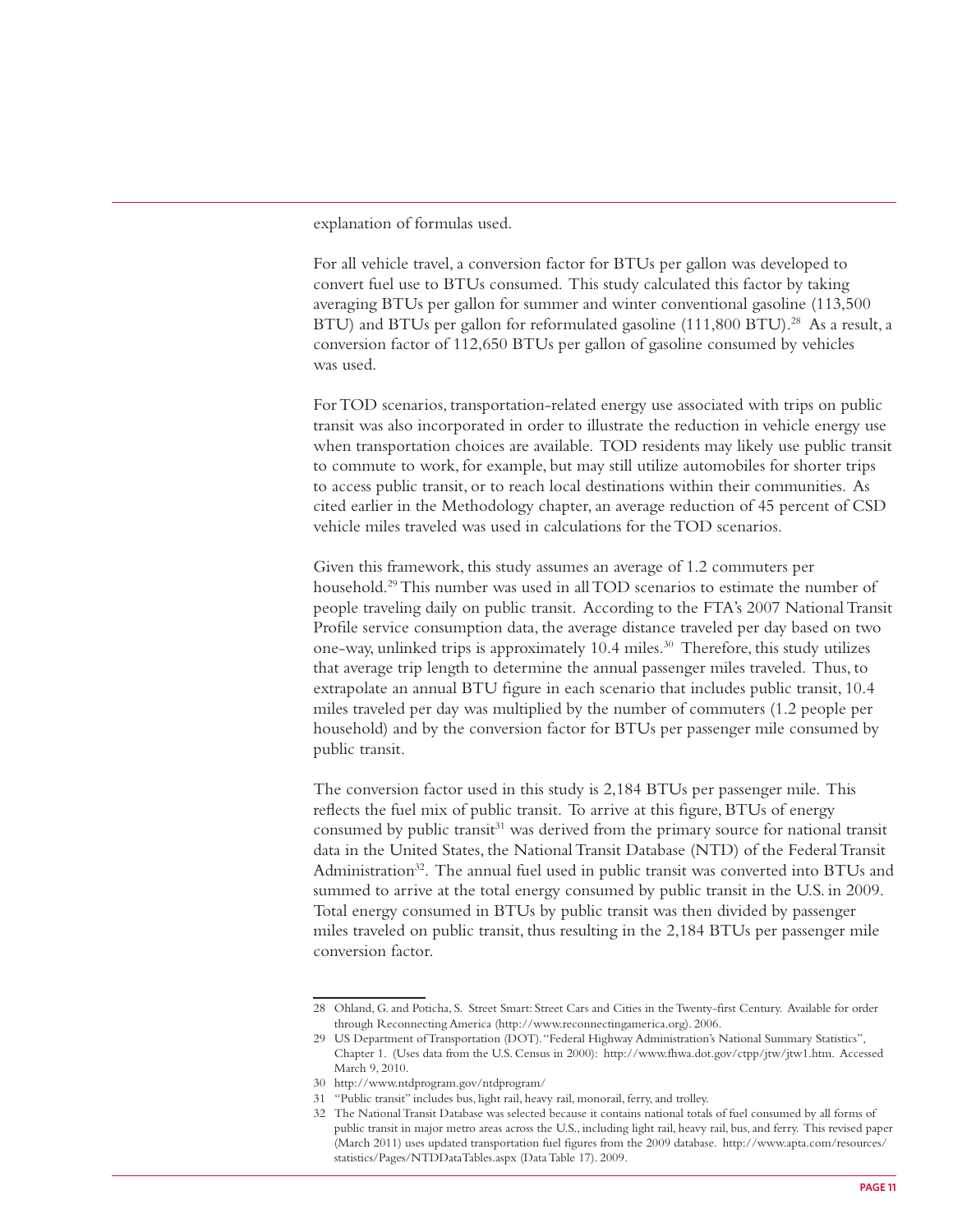### Peer Review

This paper was evaluated by a panel of peer reviewers selected for their expertise in the areas of smart growth, location efficiency, transportation and energy use, housing type and location, planning, and environmental and land use policy. The panel was tasked with examining the accuracy of the data and the soundness of the methodology, assumptions, and analytical approach. The panel also provided insights on how useful this paper and its graph would be for advocacy and policy-and decision-making. Reviewer comments and suggestions on the paper and graph were incorporated to the greatest extent practicable.



*© Jonathan Rose Companies LLC, with support from US EPA, Revised March 2011*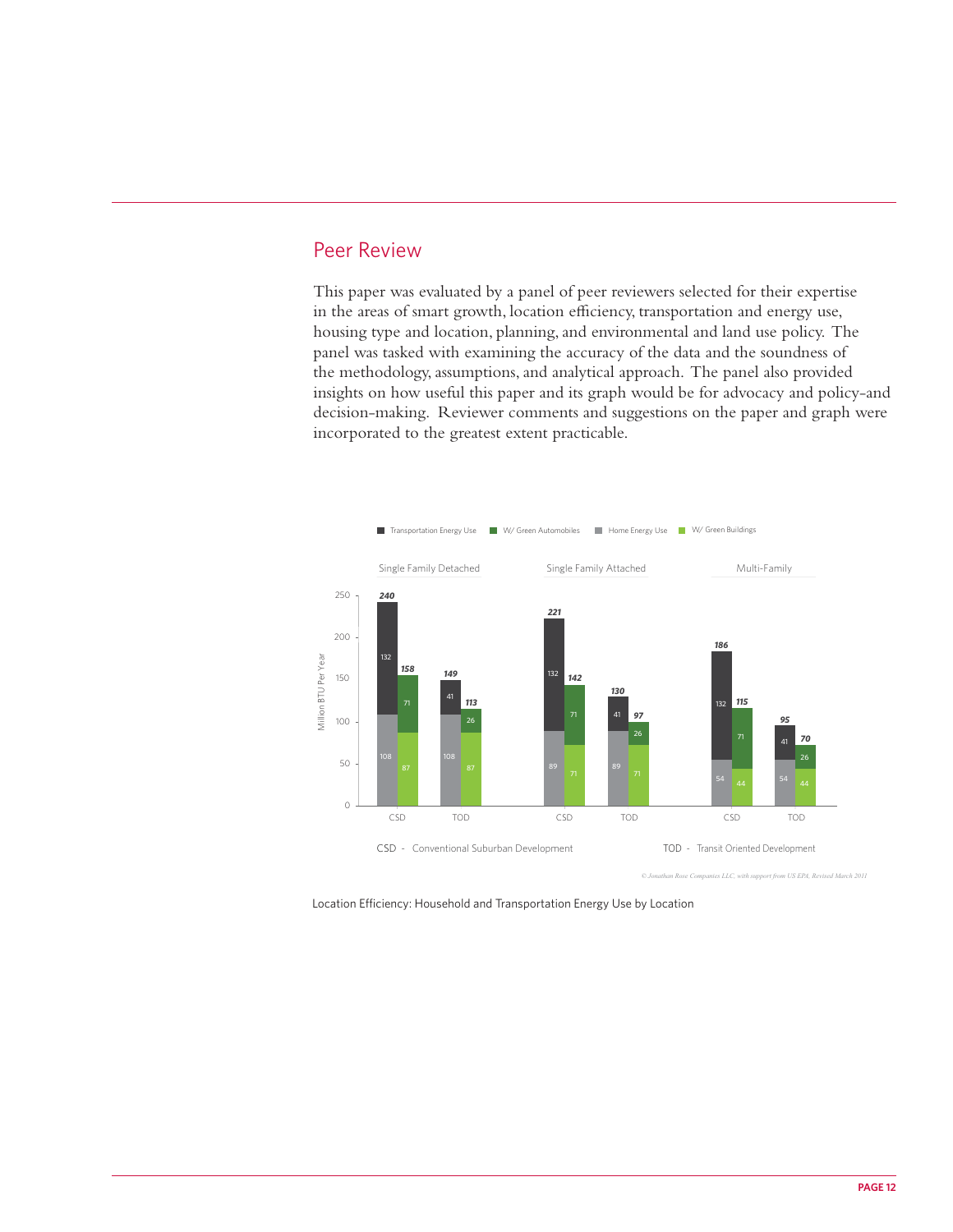### III. Results

This paper examined national data to create a graphical representation of the relationship between housing location and type and energy consumption. The results show that household energy consumption associated with housing and transportation decreases significantly in smaller housing types located in compact, transit-oriented development when compared to similar housing types in conventional, largely automobile-dependent communities.

As the bar graph shows, if a household moved from a single–family, detached home in a conventional suburban development (CSD) to a house of the same size in a compact, transit-oriented neighborhood (TOD), its energy use would be reduced by 38 percent. If that home included Energy Star energy efficiency measures and if the residents drove a fuel-efficient car, then the household's total energy use would be reduced by 53 percent compared to the conventional, low-density suburban scenario.

The difference is also marked in the single-family, attached unit scenarios. A household living in a single-family, attached home in a CSD would use 41 percent more energy than one living in the same unit in a transit-accessible site. If that TOD single family attached unit were 20 percent more energy efficient and used only one green car, the household would reap energy savings of 56 percent over the conventional building and location scenario.

The biggest difference is seen when a multifamily home in a low-density development is compared to its transit-oriented counterpart. In that example, the household consumes nearly 50 percent less energy annually, simply by living in a compact location with convenient access to transit. If the multifamily unit incorporated some energy efficiency measures, and if the household drove a fuel-efficient car, then that family would consume 62 percent less energy than a conventional multifamily unit in a low-density development.

Deeper examination of the graph reveals even more interesting results. Conventional, non-"green" TOD households consume less energy (95-149 million BTU per year) than the same units in a CSD (186-240 million BTU per year). Even when comparing the most efficient of the conventional, non-green CSD households (186 million BTUs), they still do not match the least efficient conventional TOD scenarios (149 million BTUs per year). 

A CSD single-family detached house uses 91 million more BTUs per year than the same house in a TOD location. The most energy efficient housing scenario studied (70 million BTU for an energy efficient TOD multifamily unit with a green car) consumes less than 30 percent of the total annual BTUs of the least energy efficient housing approach examined in this study (240 million BTU per year for a singlefamily, detached household in a CSD).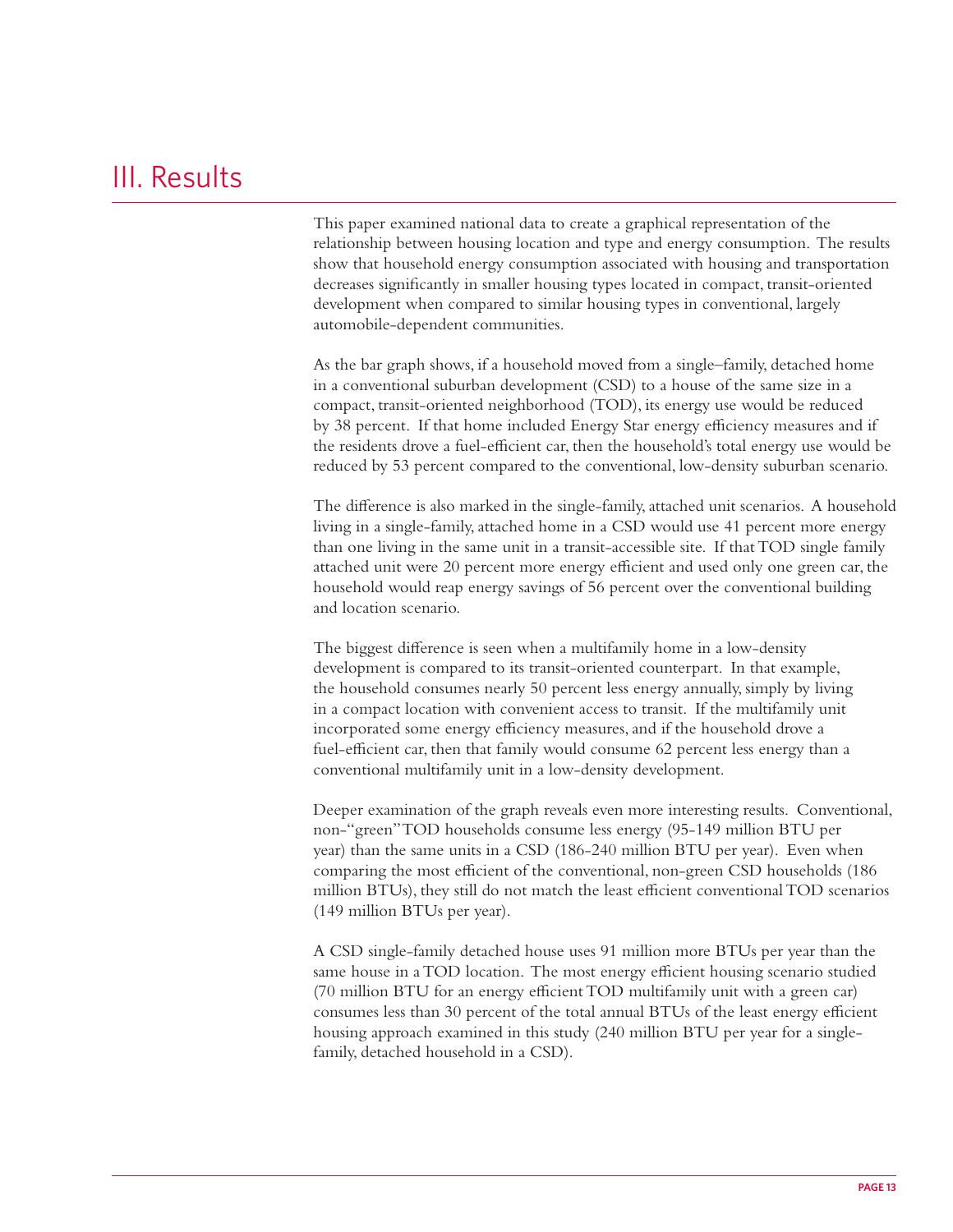## IV. Conclusion

The graph derived from this study illustrates the potentially drastic differences in energy consumption rates when housing development shifts from conventional, lowdensity development patterns to the more compact, transit-oriented, location efficient development patterns characteristic of many urban neighborhoods. The proximity of housing to transportation options plays a significant role in reducing energy consumption, household costs, and greenhouse gases. Based on this study's results, housing type also plays a substantial role in reducing energy consumption. There are energy efficiencies inherent in multifamily housing and attached single-family housing that do not exist in single-family, detached housing. While energy efficiency measures in homes and vehicles can make a notable improvement in consumption, the impact is considerably less dramatic than the gains possible offered by housing type and location efficiency.

Clearly location and housing  $type -$  as well as energy efficiency measures in homes and vehicles  $-$  all warrant a place in any discussion about how to develop more sustainably in the future. Such an approach will be motivated by the challenges of climate change, limited natural resources (including both land and energy), and the pressing financial costs associated with housing and transportation. This paper suggests that consideration of both where and how development occurs will better equip communities to address these challenges going forward.

### Suggested Further Research

Further research and analysis could compare energy use among households using the same variables (housing type, housing location/transportation choice, and energy efficiency measures for homes and vehicles) at the regional level. Such a study might use data from several regions with large enough peer sets (for example, the Southeast, the Midwest, the Northeast, and so forth) to highlight regional differences associated with energy use, and inform a more robust and detailed national overview. Regional or local organizations may have more region-specific data that could give a more detailed assessment of these location efficiency issues.

Another useful approach could be to include variations in energy sources. For example, further studies could examine scenarios where advanced technology dramatically reduces the carbon footprint of fuels or where electric cars become widely adopted. These and other lifecycle analyses could be more detailed if developed at the regional scale, where subtleties of local development patterns and behavior can be incorporated into the research.

Additional research might also examine different the performance of buildings that go beyond moderate energy efficiency measures, as evidenced by achievement of top ratings in USGBC's LEED, EarthCraft, or NAHB's Green Building certification programs. It is reasonable to assume that with higher levels of energy efficiency measures in place, the relative importance of location efficiency as a part of total household energy consumption may change.